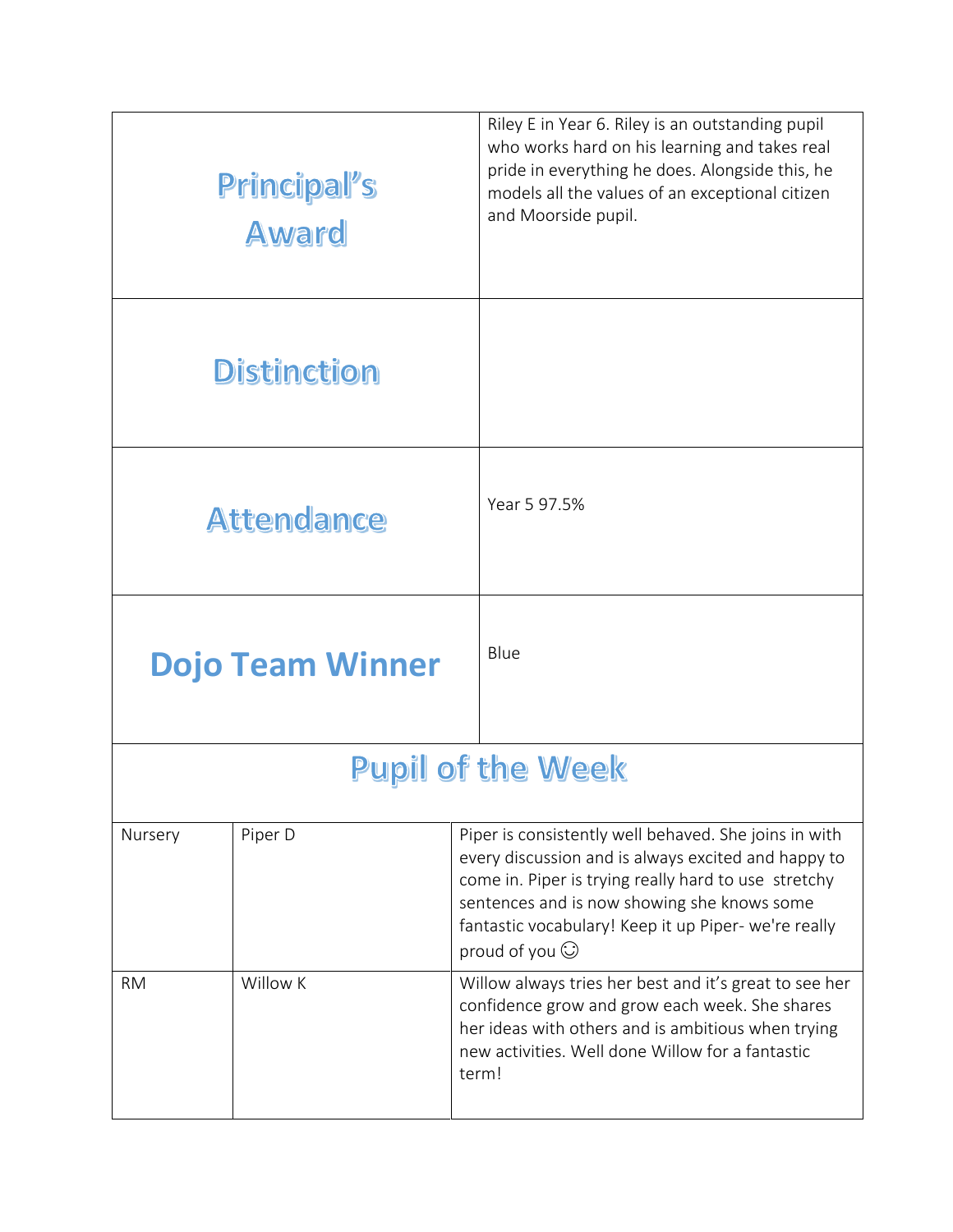| <b>RC</b> | Jenson D        | Jenson has developed his resilience with his learning<br>and it is great to see him smiling as he solves a new<br>challenge. He has worked hard to keep on trying<br>when things don't work the first time. Well done<br>Jenson!          |
|-----------|-----------------|-------------------------------------------------------------------------------------------------------------------------------------------------------------------------------------------------------------------------------------------|
| 1F        | <b>Billy W</b>  | Billy has been working really hard term. He always<br>puts in maximum effort and tries his best in all his<br>learning. Your hard work does not go unnoticed<br>Billy. Keep shining!                                                      |
| 1B        | Harry V         | Harry has worked extremely hard this term with all<br>of his learning. I am so proud of how he pushes<br>himself with everything he does, and continues to<br>strive for excellence. Keep it up next term Harry!                          |
| 2T        | Ming T          | Ming Tak has blown us away with his writing this<br>term. He has worked extremely hard and has<br>challenged himself to become a fantastic writer.<br>Keep up the brilliant work Ming Tak, we are<br>extremely proud of you"              |
| 2R        | <b>Billie F</b> | Billie has been working so hard in her English<br>lessons. Her handwriting is improving all the time<br>and she has excellent ideas. Well done!                                                                                           |
| 3S        | Keeley M        | Keeley has a fantastic attitude to learning and could<br>be pupil of the week every week! She always tries<br>her best in everything she does and never gives up<br>even when she finds the work tricky. Keep up the<br>hard work Keeley! |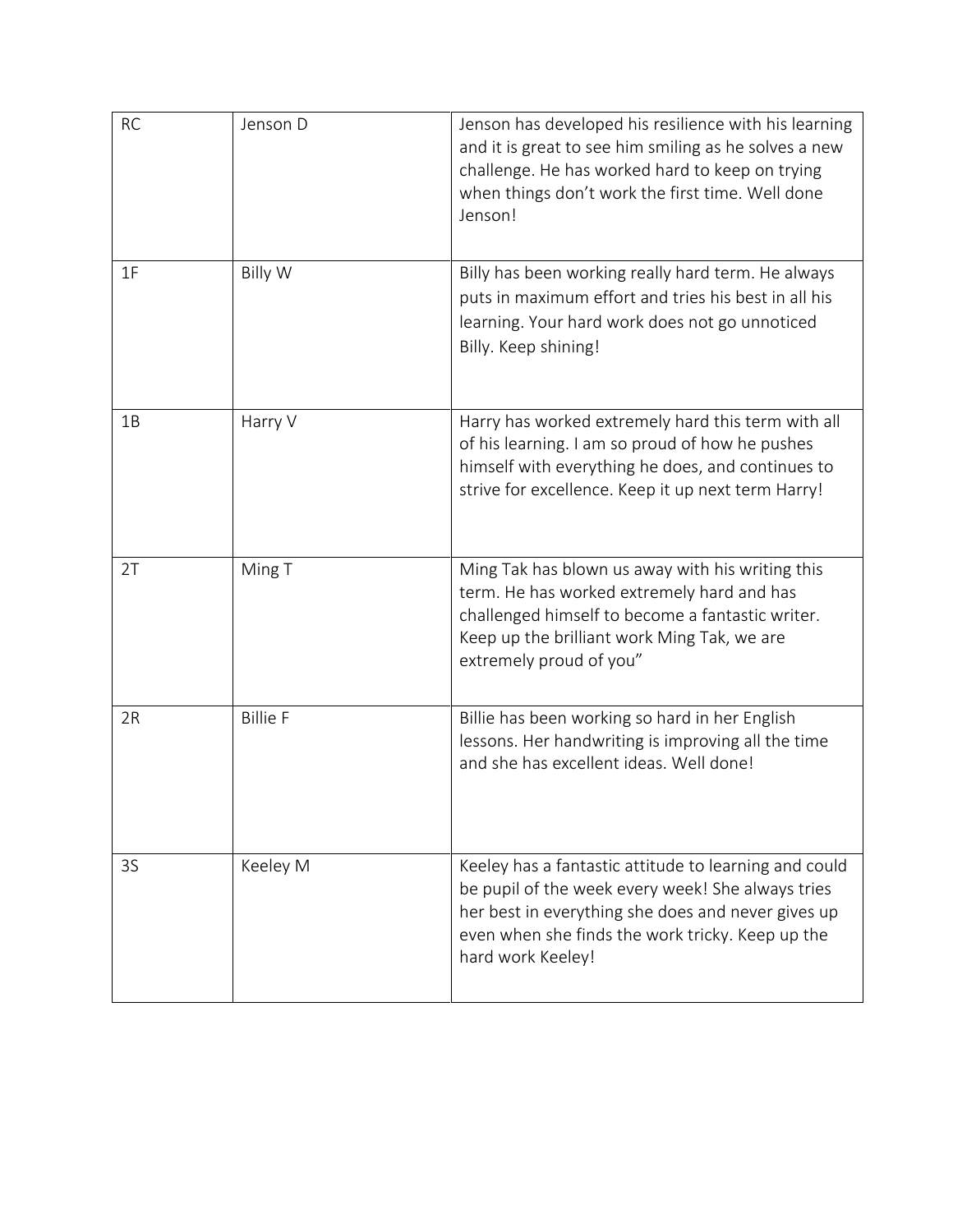| 3F                                                                                                                                                                                  | Isla R      | Isla has been working hard independently this week<br>on her writing. She always tries her very best in<br>everything that she does and with a smile.                                                                                                                                                                                                             |  |  |  |
|-------------------------------------------------------------------------------------------------------------------------------------------------------------------------------------|-------------|-------------------------------------------------------------------------------------------------------------------------------------------------------------------------------------------------------------------------------------------------------------------------------------------------------------------------------------------------------------------|--|--|--|
| Reader of the week: Ella B<br>Ella has been working hard on her reading in class and has been trying particularly hard to use<br>evidence to explain her reasoning. Well done Ella! |             |                                                                                                                                                                                                                                                                                                                                                                   |  |  |  |
| 4R                                                                                                                                                                                  | Harris B    | Recently, Harris' attitude to his learning has been<br>faultless. His endless enthusiasm for learning and<br>class-discussion is outstanding. He has been<br>impressing me every day, proud of you Harris, keep<br>it up!                                                                                                                                         |  |  |  |
| 4A                                                                                                                                                                                  | Annabelle D | Annabelle has matured so much this year. Her<br>attitude to learning in class is fantastic and she is a<br>great friend to the other children, making excellent<br>choices at break times. Annabelle's enthusiasm for<br>school also shines through, particularly in our recent<br>Christmas performance videos. Keep up this great<br>work next year, Annabelle! |  |  |  |
| Reader of the week:<br>Zack H                                                                                                                                                       |             |                                                                                                                                                                                                                                                                                                                                                                   |  |  |  |
| Zack has been a super reader this week. He is absolutely flying on Reading Plus, keep it up, Zack!                                                                                  |             |                                                                                                                                                                                                                                                                                                                                                                   |  |  |  |
| 5T                                                                                                                                                                                  | Jessica P   | Jessica has worked very hard this term. She always<br>does her best and looks to complete any edits or fix<br>its. I've been particularly impressed with her last<br>piece of writing and can see the improvement she's<br>making. Well done Jessical!                                                                                                            |  |  |  |